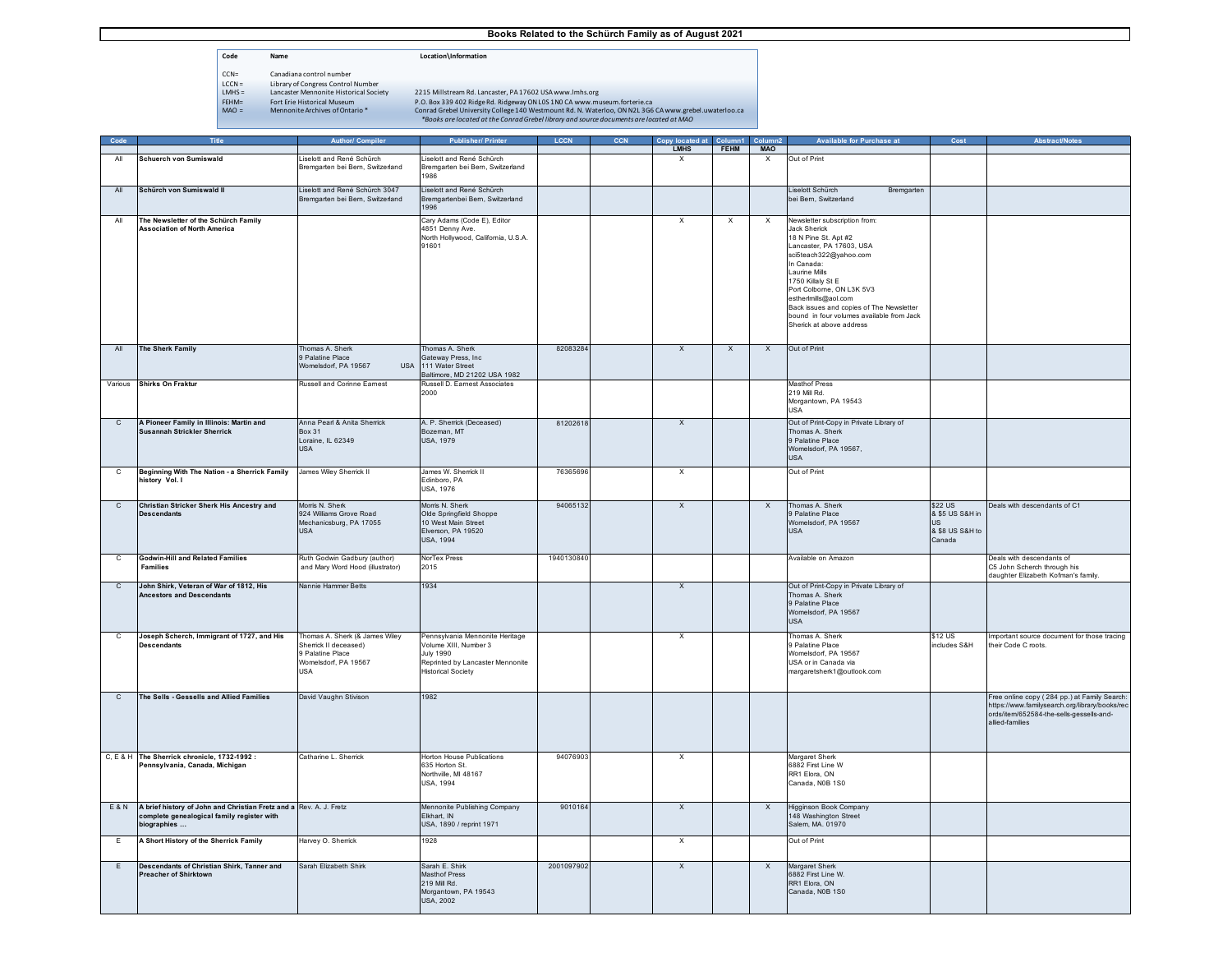**Code Name Location\Information**

- $\begin{tabular}{ll} CCA = & Canadian control number \\ LCCN = & Library of Congress Control \\ LInX = & Lanaster Menonite History \\ FHM = & For the Historical Museum \\ MAO = & Menonite Archives of Ontario \\ \end{tabular}$
- 
- Landuana Control number<br>Library of Congress Control Number<br>Lancaster Mennonite Historical Society<br>Fort Erie Historical Museum

|  |  | *Books are located at the Conrad Grebel library and source documents are located at MAO |
|--|--|-----------------------------------------------------------------------------------------|
|--|--|-----------------------------------------------------------------------------------------|

| Code           | Title                                                                                   | <b>Author/ Compiler</b>                                           | <b>Publisher/ Printer</b>                  | <b>LCCN</b>  | <b>CCN</b>    | Copy located at           | Column1     | Column <sub>2</sub>       | Available for Purchase at                          | Cost             | <b>Abstract/Notes</b>                     |
|----------------|-----------------------------------------------------------------------------------------|-------------------------------------------------------------------|--------------------------------------------|--------------|---------------|---------------------------|-------------|---------------------------|----------------------------------------------------|------------------|-------------------------------------------|
|                |                                                                                         |                                                                   |                                            |              |               | <b>LMHS</b>               | <b>FEHM</b> | <b>MAO</b>                |                                                    |                  |                                           |
| Ε              | Descendants of Joseph Shirk - Inventor-                                                 | Sarah Elizabeth Shirk                                             | Sarah E. Shirk                             | 98066052     |               |                           |             |                           | Lancaster Mennonite Historical Society             |                  |                                           |
|                | Surveyor (1820-1902), and Esther Horning                                                | 31 Circle Drive                                                   | <b>Masthof Press</b>                       |              |               |                           |             |                           | 2215 Millstream Rd                                 |                  |                                           |
|                |                                                                                         | Farmingham, MA 01702                                              | 219 Mill Rd.                               |              |               |                           |             |                           | Lancaster, PA 17602                                |                  |                                           |
|                |                                                                                         | USA                                                               | Morgantown, PA 19543 USA                   |              |               |                           |             |                           | <b>USA</b>                                         |                  |                                           |
|                |                                                                                         |                                                                   | 2002                                       |              |               |                           |             |                           |                                                    |                  |                                           |
|                |                                                                                         |                                                                   |                                            |              |               |                           |             |                           |                                                    |                  |                                           |
| E              | Descendants of Michael Scherch E14 and                                                  | DouglasSherk E1484511                                             | Douglas Sherk                              |              |               | $\boldsymbol{\mathsf{x}}$ |             | $\times$                  | Margaret Sherk                                     | $$20 + S&H$$     | 414 pages covering Niagara Sherks         |
|                | <b>Casper Scherch E15</b><br>(CD)                                                       |                                                                   | 2003                                       |              |               |                           |             |                           | 6882 First Line W.                                 |                  | genealogy, newspaper reports, wills.      |
|                |                                                                                         |                                                                   |                                            |              |               |                           |             |                           | RR1 Elora, ON                                      |                  |                                           |
|                |                                                                                         |                                                                   |                                            |              |               |                           |             |                           | Canada, N0B 1S0                                    |                  |                                           |
|                |                                                                                         |                                                                   |                                            |              |               |                           |             |                           |                                                    |                  |                                           |
| E              | Descendants of Preacher John Shirk                                                      | Carolyn M. Amdt                                                   | C. M. Amdt                                 | 8417967      |               | X                         |             |                           |                                                    |                  |                                           |
|                |                                                                                         | Mt. Pleasant Mills,                                               | Mt. Pleasant Mills,                        |              |               |                           |             |                           |                                                    |                  |                                           |
|                |                                                                                         | PA 17853                                                          | PA 17853                                   |              |               |                           |             |                           |                                                    |                  |                                           |
|                |                                                                                         | USA                                                               | <b>USA, 1979</b>                           |              |               |                           |             |                           |                                                    |                  |                                           |
|                |                                                                                         |                                                                   |                                            |              |               |                           |             |                           |                                                    |                  |                                           |
| E              | Casper Sherk (1750-1813) and the story of                                               | Don Anger                                                         | Port Colborne Historical and Marine        |              |               |                           |             |                           | Port Colborne Historical and Marine Museum \$6 CDN |                  | Can be viewed for free on                 |
|                | "Sherk's" Mill                                                                          |                                                                   | Museum.                                    |              |               |                           |             |                           | Port Colborne, ON<br>$905 -$                       |                  | www.familysearch.org 25 p.                |
|                |                                                                                         |                                                                   | Port Colborne, ON                          |              |               |                           |             |                           | 834-7604                                           |                  |                                           |
|                |                                                                                         |                                                                   | 2004                                       |              |               |                           |             |                           |                                                    |                  |                                           |
|                |                                                                                         |                                                                   |                                            |              |               |                           |             |                           |                                                    |                  |                                           |
| Ε              | David Sherk (1782-1828) and descendants:                                                | Don Anger                                                         | Port Colborne Historical and Marine        |              |               |                           |             |                           | Port Colborne Historical and Marine Museum \$6 CDN |                  | Can be viewed for free at                 |
|                | lumber merchants since 1820 and Sherk family                                            |                                                                   | Museum                                     |              |               |                           |             |                           | Port Colborne, ON<br>905                           |                  | www.familysearch.org 33p.                 |
|                | cemetery mystery (Lot 12, Con. 2, Humberstone                                           |                                                                   | Port Colborne ON<br>2004                   |              |               |                           |             |                           | 834-7604                                           |                  |                                           |
|                | Twp.)                                                                                   |                                                                   |                                            |              |               |                           |             |                           |                                                    |                  |                                           |
| E              | Family History of Jacob S. Shirk and Anna                                               | <b>Alice Shirk</b>                                                | A. Shirk                                   | <b>ISBN</b>  |               |                           |             |                           |                                                    |                  | Can be viewed for free at                 |
|                | Weber Shirk, 1829-2009                                                                  |                                                                   | Narvon, PA c2009                           | 978160126174 |               |                           |             |                           |                                                    |                  | www.familysearch.org 121 p                |
|                |                                                                                         |                                                                   |                                            |              |               |                           |             |                           |                                                    |                  |                                           |
| Ε.             | <b>Family History of Peter Shirk</b>                                                    | Loma Bergey                                                       | 1984                                       |              |               | $\boldsymbol{\mathsf{X}}$ |             | X                         |                                                    |                  | Can be viewed for free at                 |
|                |                                                                                         | Kitchener, Ontario                                                |                                            |              |               |                           |             |                           |                                                    |                  | www.familysearch.org 80 p.<br>Peter       |
|                |                                                                                         | Canada                                                            |                                            |              |               |                           |             |                           |                                                    |                  | Shirk (1839-1919) bom to Mennonite family |
|                |                                                                                         |                                                                   |                                            |              |               |                           |             |                           |                                                    |                  | in PA, emigrated to ON, Canada, had 15    |
|                |                                                                                         |                                                                   |                                            |              |               |                           |             |                           |                                                    |                  | children.                                 |
| E              | Family record of Joseph Shirk and His Wife                                              | Noah M. & Martin S. Shirk                                         | A.S. Kinsinger                             |              |               | $\overline{X}$            |             |                           | Margaret Sherk                                     | $$5 US / book +$ | Available also at AbeBooks.com            |
|                | <b>Esther Horning</b>                                                                   | East Earl, PA                                                     | Gordonville Print Shop                     |              |               |                           |             |                           | 6882 First Line W                                  | S&H              |                                           |
|                |                                                                                         | <b>USA</b>                                                        | Gordonville, PA USA                        |              |               |                           |             |                           | RR1 Elora, ON                                      |                  |                                           |
|                |                                                                                         |                                                                   | 1966                                       |              |               |                           |             |                           | Canada, N0B 1S0                                    |                  |                                           |
|                |                                                                                         |                                                                   |                                            |              |               |                           |             |                           |                                                    |                  |                                           |
| E              | From the Pequea to the Conestoga: The Life                                              | Walter H. Shirk                                                   | Walter H. Shirk                            |              |               | $\times$                  |             |                           | Lancaster Mennonite Historical Society             |                  |                                           |
|                | Trek of Walter Hoover Shirk                                                             |                                                                   | New Holland, PA                            |              |               |                           |             |                           | 2215 Millstream Rd.                                |                  |                                           |
|                |                                                                                         |                                                                   | USA, 2003                                  |              |               |                           |             |                           | Lancaster, PA 17602<br><b>USA</b>                  |                  |                                           |
|                |                                                                                         |                                                                   |                                            |              |               |                           |             |                           |                                                    |                  |                                           |
| E              | History of Henry G. Shirk-(fifth generation) :                                          | Eli D. & Anna Mary Shirk Wenger                                   | Wenger                                     |              |               | $\overline{X}$            |             |                           |                                                    |                  |                                           |
|                | Ancestors and descendants                                                               |                                                                   | Mannheim, PA                               |              |               |                           |             |                           |                                                    |                  |                                           |
|                |                                                                                         |                                                                   | <b>USA, 1966</b>                           |              |               |                           |             |                           |                                                    |                  |                                           |
| E              | History of John G. Shirk (fifth generation):                                            | Peter N. Shirk                                                    | Peter N. Shirk                             |              |               |                           |             |                           | Margaret Sherk                                     | \$5 US / book +  |                                           |
|                | ancestors and descendants                                                               | East Earl, PA                                                     | <b>USA, 1979</b>                           |              |               | X                         |             |                           | 6882 First Line W                                  | S&H              |                                           |
|                |                                                                                         | USA                                                               |                                            |              |               |                           |             |                           | RR1 Elora, ON                                      |                  |                                           |
|                |                                                                                         |                                                                   |                                            |              |               |                           |             |                           | Canada, N0B 1S0                                    |                  |                                           |
|                |                                                                                         |                                                                   | Masthof Press                              |              |               |                           |             |                           |                                                    |                  |                                           |
| E              | Inventor Joe: The Life and Work of Mennonite                                            | David J. Rempel Smucker                                           |                                            | 2008901098   |               |                           |             |                           | Lancaster Mennonite Historical Society             |                  |                                           |
|                | Joseph Shirk (1820-1902) in Lancaster County                                            | Muddy Creek Farm Library                                          | 219 Mill Road<br>Morgantown, PA 19543-9516 |              |               |                           |             |                           | 2215 Millstream Rd.                                |                  |                                           |
|                |                                                                                         | Ephrata, PA                                                       | 2008                                       |              |               |                           |             |                           | Lancaster, PA 17602<br><b>USA</b>                  |                  |                                           |
|                |                                                                                         |                                                                   |                                            |              |               |                           |             |                           |                                                    |                  |                                           |
| Ε              | Lorna Shantz Bergey: Her Literary Legacy.                                               | Pennsylvania German Folklore Society Pennsylvania German Folklore |                                            |              | 2011-904261-4 |                           |             | $\boldsymbol{\mathsf{x}}$ | Pennsylvania German Folklore Society of            |                  |                                           |
|                | Canadian-German Folklore Series, Vol. 21,                                               | of Ontario, Waterloo Chapter                                      | Society of Ontario                         |              |               |                           |             |                           | Ontario                                            |                  |                                           |
|                | 2011                                                                                    |                                                                   | 2011                                       |              |               |                           |             |                           | 10292 McCowan Rd.                                  |                  |                                           |
|                |                                                                                         |                                                                   |                                            |              |               |                           |             |                           | Markham, ON<br>Canada L3P 2J3                      |                  |                                           |
|                |                                                                                         |                                                                   |                                            |              |               |                           |             |                           | www.pgfso.com                                      |                  |                                           |
|                |                                                                                         |                                                                   |                                            |              |               |                           |             |                           |                                                    |                  |                                           |
| E              | Preacher John Shirk's Genealogy                                                         | Josephine U. Graybill                                             | <b>McLain Press</b>                        |              |               | $\boldsymbol{\mathsf{X}}$ |             |                           | Out of Print                                       |                  |                                           |
|                |                                                                                         | Selinsgrove, PA                                                   | <b>USA, 1961</b>                           |              |               |                           |             |                           |                                                    |                  |                                           |
|                |                                                                                         | <b>USA</b>                                                        |                                            |              |               |                           |             |                           |                                                    |                  |                                           |
|                |                                                                                         |                                                                   |                                            |              |               |                           |             |                           |                                                    |                  |                                           |
| <b>E&amp;N</b> | Record of the ancestors & descendants of<br>Jacob Sherk Brubaker (D-67) and his brother | Aden H. Brubacher<br>Elmira, ON N0B 1R0                           | Aden H. Brubacher<br>Elmira, ON N0B 1R0    |              |               | X                         |             | $\times$                  |                                                    |                  |                                           |
|                | Daniel Sherk Brubacker (D-71)                                                           | Canada                                                            | Canada, 1974                               |              |               |                           |             |                           |                                                    |                  |                                           |
|                |                                                                                         |                                                                   |                                            |              |               |                           |             |                           |                                                    |                  |                                           |
|                | E1658E Selina and the Bear Paw Quilt                                                    | Barbara Smucker                                                   | Stoddart Kids                              |              | 7737-5837-2   |                           |             |                           | Stoddart Kids Publishing Co.                       |                  | Fictional account of Selina Shirk who     |
|                |                                                                                         |                                                                   | Toronto, 1996                              |              |               |                           |             |                           | Lesmill Rd,                                        |                  | immigrated from PA to ON.                 |
|                |                                                                                         |                                                                   |                                            |              |               |                           |             |                           | Toronto, ON, M3B 2T6                               |                  |                                           |
|                |                                                                                         |                                                                   |                                            |              |               |                           |             |                           |                                                    |                  |                                           |
| E              | Seventy-Five Years in the Peace Grande                                                  | Nora Sherk Hassall                                                |                                            |              |               |                           | X           |                           |                                                    | See Newsletter   |                                           |
|                | Prairie Alberta                                                                         |                                                                   |                                            |              |               |                           |             |                           |                                                    | Nov 1984         |                                           |
|                |                                                                                         |                                                                   |                                            |              |               |                           |             |                           |                                                    | p. 12-17         |                                           |
|                |                                                                                         |                                                                   |                                            |              |               |                           |             |                           |                                                    |                  |                                           |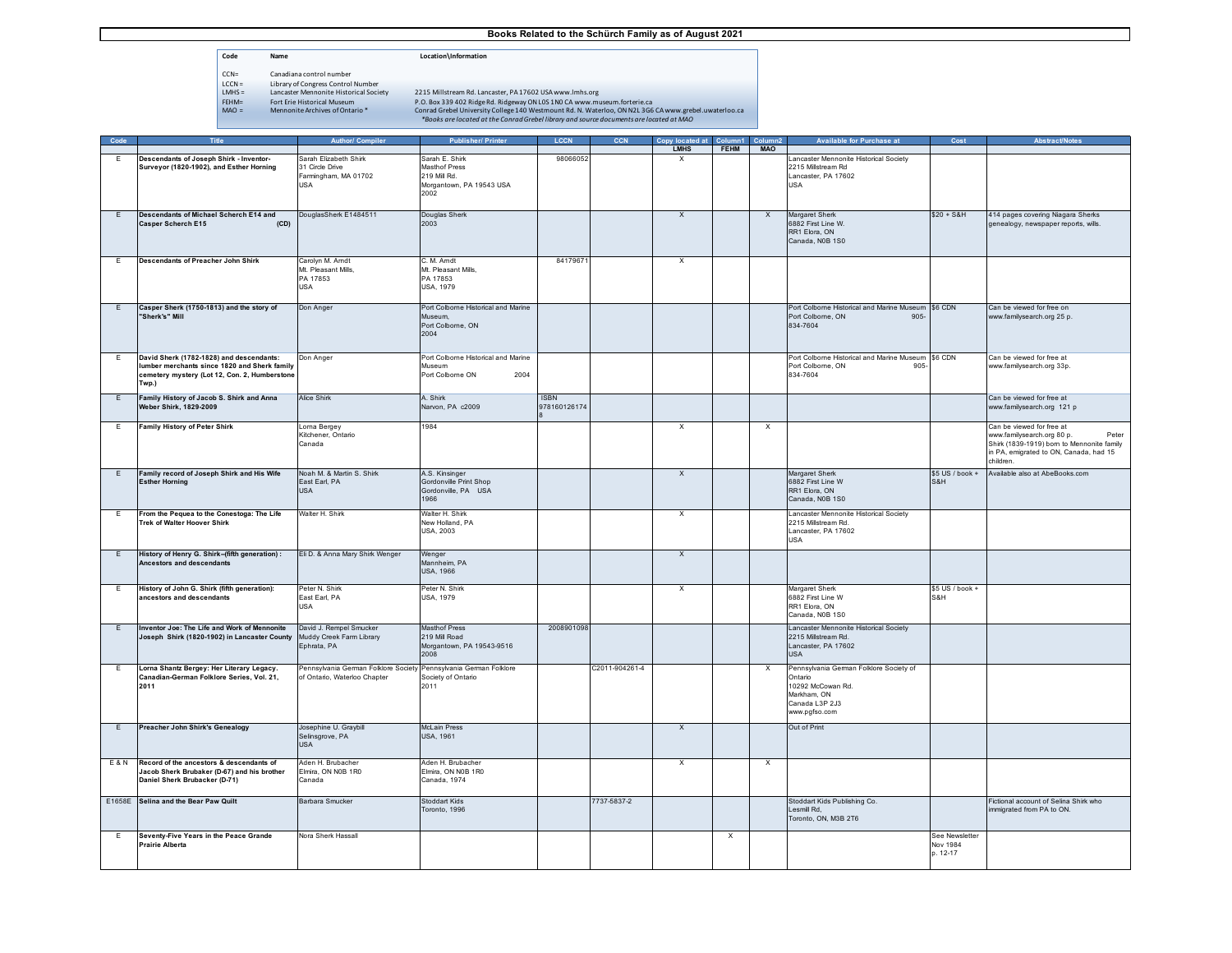**Code Name Location\Information**

- $\begin{tabular}{ll} CCA = & \multicolumn{2}{c}{\texttt{Canadian control number}} \\ \texttt{LCCN} = & \multicolumn{2}{c}{\texttt{Library of Congress Control}} \\ \texttt{IMHS} = & \multicolumn{2}{c}{\texttt{Lancaster Member} } \end{tabular} \vspace{0.1cm} \begin{tabular}{ll} \texttt{REHM} = & \multicolumn{2}{c}{\texttt{For their Introduction}} \\ \texttt{FHM} = & \multicolumn{2}{c}{\texttt{For the historical Museum}} \\ \texttt{MAO} = & \multicolumn{2}{c}{\texttt{Memonite Archives of Ontario}} \\ \end{tabular} \vspace{0.1cm} \begin{tabular}{llll} \$ 
	- Library of Congress Control Number<br>Library of Congress Control Number<br>Lancaster Mennonite Historical Society
	-

| Code           |                                                                                              | <b>Author/ Compile</b>                                     |                                                     |            | Copy located at             | Column1                   |                           | <b>Available for Purchase at</b>                                         |                |                                                                                           |
|----------------|----------------------------------------------------------------------------------------------|------------------------------------------------------------|-----------------------------------------------------|------------|-----------------------------|---------------------------|---------------------------|--------------------------------------------------------------------------|----------------|-------------------------------------------------------------------------------------------|
|                | Sherk: a genealogy of one line of the Sherk                                                  | John Adams Becker                                          | <b>Becker Associates</b>                            | 9815213    | <b>LMHS</b><br>$\mathbf{x}$ | <b>FEHM</b>               | <b>MAO</b>                |                                                                          |                |                                                                                           |
| E              | family tracing their lives in Switzerland,                                                   | 75 Roselawn Avenue                                         | Toronto                                             |            |                             | $\mathsf{x}$              |                           |                                                                          |                |                                                                                           |
|                | Pennsylvania, Humberstone Township in                                                        | Toronto, ON M4R 1E7                                        | Canada, 1997                                        |            |                             |                           |                           |                                                                          |                |                                                                                           |
|                | Welland Co., Upper Canada and South<br>Dorcester Township, Elgin County, Ontario             | Canada                                                     |                                                     |            |                             |                           |                           |                                                                          |                |                                                                                           |
|                |                                                                                              |                                                            |                                                     |            |                             |                           |                           |                                                                          |                |                                                                                           |
| E              | Shirk Family History: Compilation of                                                         | Elaine Wisnewski Barger,                                   | Elaine Wisnewski Barger,                            |            | $\times$                    |                           |                           | Out of Print                                                             |                |                                                                                           |
|                | descendants of Code E4195, Jacob E. Shirk,                                                   | Cecile Shirk Hayward,                                      | Cecile Shirk Hayward,                               |            |                             |                           |                           |                                                                          |                |                                                                                           |
|                | Seaman and U S Marine who migrated from<br>Lancaster County, PA, to Faribault County, MN,    | Phyllis Hayward Hegrenes and<br>Vidella Passer Steckelberg | Hayward Hegrenes and<br>Vidella Passer Steckelberg, |            |                             |                           |                           |                                                                          |                |                                                                                           |
|                | in 1855                                                                                      |                                                            | ca 1980                                             |            |                             |                           |                           |                                                                          |                |                                                                                           |
| E              | Story of Amos Sherk and Wife Candace,                                                        |                                                            |                                                     |            |                             | $\boldsymbol{\mathsf{x}}$ |                           |                                                                          | See Newsletter |                                                                                           |
|                | Gordon, Marley, Maud and Lulu who left their                                                 |                                                            |                                                     |            |                             |                           |                           |                                                                          | Nov 1984       |                                                                                           |
|                | home in Sherkston in March 1909 to homestead<br>in the Peace River area of Northern Alberta. |                                                            |                                                     |            |                             |                           |                           |                                                                          | pp 12-17       |                                                                                           |
|                | Descendants of Jacob Sherk, Sherkston, ON                                                    |                                                            |                                                     |            |                             |                           |                           |                                                                          |                |                                                                                           |
|                | E142B                                                                                        |                                                            |                                                     |            |                             |                           |                           |                                                                          |                |                                                                                           |
| E              | The Descendants of Ulrich Shirk                                                              |                                                            | Reformed Church Historical Society,                 |            |                             |                           |                           | Microfilm of manuscript (type and handwritter                            |                | Family Settled in Pennsylvania: genealogy,                                                |
|                |                                                                                              |                                                            | Franklin and Marshall College,                      |            |                             |                           |                           | in German) at www.familysearch.org                                       |                | 1732-1845                                                                                 |
|                |                                                                                              |                                                            | ancaster, PA.                                       |            |                             |                           |                           |                                                                          |                |                                                                                           |
| E              | The Shirk family history and genealogy from                                                  | lenry Yocum Shirk                                          | H. Y. Shirk                                         |            | $\times$                    |                           | $\boldsymbol{\mathsf{x}}$ | Out of Print                                                             |                | View original book free online at                                                         |
|                | 1665 to 1914                                                                                 | Lapaz, IN                                                  | Mennonite Publishing Company                        |            |                             |                           |                           | 1992 reprint also sold out.                                              |                | www.familysearch.org<br>Title                                                             |
|                |                                                                                              | <b>USA</b>                                                 | Elkhart, IN / reprint<br>Lancaster, PA              |            |                             |                           |                           |                                                                          |                | No. 119432. 137 p.                                                                        |
|                |                                                                                              |                                                            | USA,                                                |            |                             |                           |                           |                                                                          |                |                                                                                           |
|                |                                                                                              |                                                            | 1914/ reprint 1992                                  |            |                             |                           |                           |                                                                          |                |                                                                                           |
| E              | Unser Familye Baam = Our family tree: an                                                     | Richard Irvin Ammon, Sr.                                   | R. I. Ammon                                         |            | X                           |                           |                           | Out of Print                                                             |                |                                                                                           |
|                | Ammon/Shirk genealogy                                                                        | Lancaster, PA<br>USA                                       | Lancaster, PA<br>USA, 1993                          |            |                             |                           |                           |                                                                          |                |                                                                                           |
|                |                                                                                              |                                                            | M.G. Larkin                                         |            |                             |                           |                           |                                                                          |                |                                                                                           |
| E              | Zamina, Mabel Shirk Larkin: 20th century<br>pioneer woman                                    | Montrue Grey Larkin                                        | St. George, Utah                                    |            |                             |                           |                           | Online book or microfilm at<br>www.familysearch.org 111 p.               |                | Mabel Zamina Shirk (1886-1949) story,<br>descendancy chart and excerpts from her          |
|                |                                                                                              |                                                            | USA c1995                                           |            |                             |                           |                           |                                                                          |                | ioumals                                                                                   |
| E1             | Familie Schurch: Peter Shirk Family,                                                         | Dora Wamer E136321 &                                       |                                                     |            |                             |                           |                           |                                                                          |                |                                                                                           |
|                | Churchtown, PA                                                                               | Jean Abele Cons E13633312                                  |                                                     |            |                             |                           |                           |                                                                          |                |                                                                                           |
|                |                                                                                              |                                                            |                                                     |            |                             |                           |                           |                                                                          |                |                                                                                           |
|                |                                                                                              |                                                            |                                                     |            |                             |                           |                           |                                                                          |                |                                                                                           |
|                | E1612751 Aaron and Amanda Shirk of Laurel Hill 1937-                                         | Louise B. (Shirk) Martin                                   | Louise B. (Shirk) Martin                            |            |                             |                           |                           | Louise B. (Shirk) Martin                                                 | \$15 US plus   |                                                                                           |
|                | 2010                                                                                         | Route 1 Box 185 B                                          | Route 1 Box 185 B                                   |            |                             |                           |                           | Route 1 Box 185 B                                                        | S&H            |                                                                                           |
|                |                                                                                              | Memphis, MO 63555                                          | Memphis, MO 63555<br>2011                           |            |                             |                           |                           | Memphis, MO 63555                                                        |                |                                                                                           |
| E <sub>4</sub> | Shirk Family History: family of Martin H Shirk                                               | Evelyn Shirk Carey                                         |                                                     |            |                             |                           |                           |                                                                          |                |                                                                                           |
|                | E4147                                                                                        | 31 page book                                               |                                                     |            |                             |                           |                           |                                                                          |                |                                                                                           |
|                |                                                                                              |                                                            |                                                     |            |                             |                           |                           |                                                                          |                |                                                                                           |
|                |                                                                                              |                                                            |                                                     |            |                             |                           |                           |                                                                          |                |                                                                                           |
| E4             | A brief history and genealogy of the Levi                                                    | Evelyn Shirk Cary                                          | E.S.Carv                                            |            |                             |                           |                           | View for free at www.familysearch.org Title                              |                |                                                                                           |
|                | Yocum Shirk branch of the Shirk family.                                                      | (Evelyn Catherine Shirk Cary)                              | 1981<br>Tampa FL                                    |            |                             |                           |                           | No. 297150. 34 p. includes photos.                                       |                |                                                                                           |
|                |                                                                                              | b.1888                                                     |                                                     |            |                             |                           |                           |                                                                          |                |                                                                                           |
|                |                                                                                              |                                                            |                                                     |            |                             |                           |                           |                                                                          |                |                                                                                           |
|                |                                                                                              |                                                            |                                                     |            |                             |                           |                           |                                                                          |                |                                                                                           |
| H              | A BIOGRAPHICAL HISTORY of Early Settlers<br>and their Descendants in WATERLOO                | Ezra E. Eby                                                | Ezra E. Eby Berlin,<br>ON Canada, 1895. Reprint &   | 7217157    | $\times$                    |                           | $\boldsymbol{\mathsf{x}}$ | Out of Print                                                             |                | See www.ezraeby.com for most recent<br>version with ongoing updates.                      |
|                | <b>TOWNSHIP</b>                                                                              |                                                            | additions Eldon D. Weber                            |            |                             |                           |                           |                                                                          |                |                                                                                           |
|                |                                                                                              |                                                            | Kitchener, ON Canada, 1971, 1984                    |            |                             |                           |                           |                                                                          |                |                                                                                           |
| H0532          | The Cattle Drives of David L. Shirk                                                          | Martin F. Schmitt ed.                                      | Champoerg Press, Reed College,                      |            |                             |                           |                           | Out of Print but can be found used online                                |                | Edited from original manuscript held by Lila                                              |
|                |                                                                                              |                                                            | Portland, OR 1956                                   |            |                             |                           |                           |                                                                          |                | Sherk Butler of Berkeley, CA, a daughter of                                               |
|                |                                                                                              |                                                            |                                                     |            |                             |                           |                           |                                                                          |                | D.L. Sherk. Describes David's two cattle                                                  |
|                |                                                                                              |                                                            |                                                     |            |                             |                           |                           |                                                                          |                | drives in 1871 and 1873 from Texas to Idaho<br>mines and experiences as a cattleman in E. |
|                |                                                                                              |                                                            |                                                     |            |                             |                           |                           |                                                                          |                | Oregon.                                                                                   |
|                |                                                                                              |                                                            |                                                     |            |                             |                           |                           |                                                                          |                |                                                                                           |
| H              | Code H genealogy records collected by<br>Stephen D. Shirk (CD)                               | Stephen D. Shirk<br>5201 Old Hwy 2 East                    | Stephen D. Shirk<br>5201 Old Hwy 2 East             |            | $\times$                    | $\times$                  | X                         | Stephen D. Shirk<br>5201 Old Hwy 2 East                                  |                |                                                                                           |
|                |                                                                                              | Belleville, ON K8N 4Z4                                     | Belleville, ON K8N 4Z4                              |            |                             |                           |                           | Belleville, ON K8N 4Z4                                                   |                |                                                                                           |
|                |                                                                                              | Canada                                                     | Canada                                              |            |                             |                           |                           | Canada                                                                   |                |                                                                                           |
| H              | Family history of Christian Burkholder, 1746-<br>1990                                        | Paul Z. Burkholder                                         | P.Z. Burkholder<br>Ephrata, PA                      | 2001368096 | $\times$                    |                           |                           | Lancaster Mennonite Historical Society<br>2215 Millstream Rd.            |                |                                                                                           |
|                |                                                                                              |                                                            | USA, 1990                                           |            |                             |                           |                           | Lancaster, PA 17602                                                      |                |                                                                                           |
|                |                                                                                              |                                                            |                                                     |            |                             |                           |                           | <b>USA</b>                                                               |                |                                                                                           |
| H              | <b>Family Records of Martin Shirk</b>                                                        | <b>Martin Shirk</b>                                        |                                                     |            |                             |                           |                           | available at www.familysearch.org microfilm of<br>orignal documents 6 p. |                | Martin Shirk H444145 and his sister. Bertha<br>(Shirk) Spanke H444145, both of Markham    |
|                |                                                                                              |                                                            |                                                     |            |                             |                           |                           |                                                                          |                | ON among other family members                                                             |
|                |                                                                                              |                                                            |                                                     |            |                             |                           |                           |                                                                          |                |                                                                                           |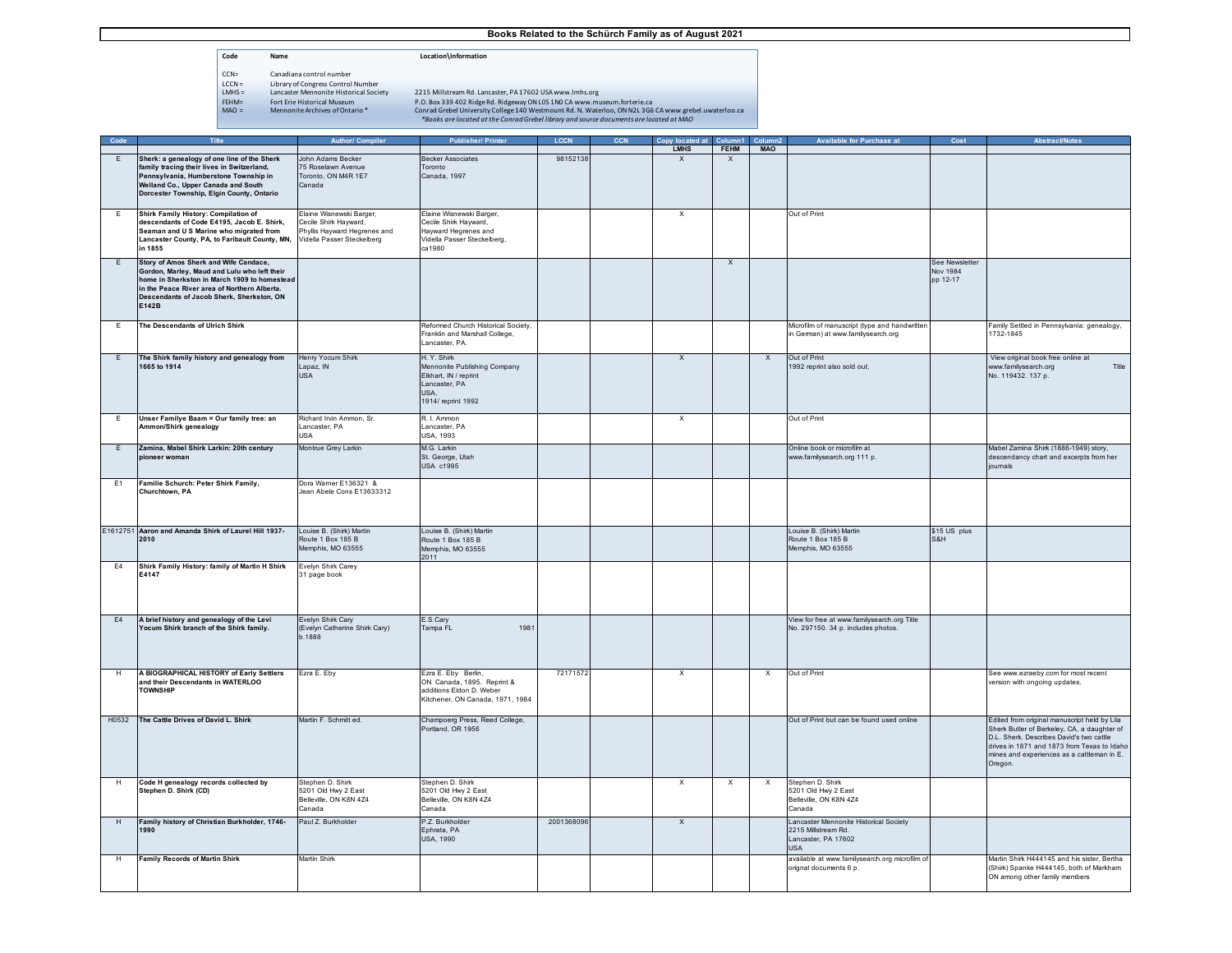- **Code Name Location\Information**
- CCN= Canadiana control number<br>
LCCN = Library of Congress Control<br>
LMHS = Lancaster Mennonite Histor
- Library of Congress Control Number<br>Library of Congress Control Number<br>Lancaster Mennonite Historical Society
- 
- 

| Code |                                               | Author/ Compiler | Publisher/Printer | <b>LCCM</b> | <b>CCN</b> |      |             |            | Available for Purchase at | Cost | <b>Abstract/Note</b> |
|------|-----------------------------------------------|------------------|-------------------|-------------|------------|------|-------------|------------|---------------------------|------|----------------------|
|      |                                               |                  |                   |             |            | LMHS | <b>FEHM</b> | <b>MAC</b> |                           |      |                      |
|      | From Stambach to Berlin (Ontario) and the     | Eldon D. Weber   | .D. Weber         | 87150162    |            |      |             |            |                           |      |                      |
|      | descendants of Rev. John W. Stoeckle/ Steckle |                  | Kitchener, ON     |             |            |      |             |            |                           |      |                      |
|      | (JJJ4), 1802-1879                             |                  | Canada, 1986      |             |            |      |             |            |                           |      |                      |
|      |                                               |                  |                   |             |            |      |             |            |                           |      |                      |

|                | descendants of Rev. John W. Stoeckle/ Steckle<br>(JJJ4), 1802-1879                                                                    |                                                          | Kitchener, ON<br>Canada, 1986                                                            |                           |                           |                           |                           |                                                                                                    |                                                                                                                                                                                                                          |
|----------------|---------------------------------------------------------------------------------------------------------------------------------------|----------------------------------------------------------|------------------------------------------------------------------------------------------|---------------------------|---------------------------|---------------------------|---------------------------|----------------------------------------------------------------------------------------------------|--------------------------------------------------------------------------------------------------------------------------------------------------------------------------------------------------------------------------|
|                | <b>Gingrich Family Genealogy: With Limited</b><br>Historical and Other Data of the Ulrich Gingrich<br>Family                          | John Edmond Ginarich<br>Denver, CO<br><b>JSA</b>         | Owen Sound, ON<br>Canada, 1981                                                           | 83148505                  | $\times$                  |                           | $\times$                  | Lancaster Mennonite Historical Society<br>2215 Millstream Rd.<br>Lancaster, PA 17602<br><b>USA</b> |                                                                                                                                                                                                                          |
| H              | <b>Gingrich Family Genealogy Addenda</b>                                                                                              | Jacob Cecil Gingrich<br>Cambridge, ON<br>Canada          |                                                                                          |                           | $\boldsymbol{\mathsf{X}}$ |                           |                           |                                                                                                    |                                                                                                                                                                                                                          |
| H              | Hands across the years; a historical genealogy Inez Hutton Ernzen                                                                     | Beloit, KS<br><b>JSA</b>                                 | <b>Beloit Daily Call</b><br>Beloit, KS<br>USA, 1954                                      | 54031333                  |                           |                           |                           |                                                                                                    | View for free on familysearch.org Title No:<br>413336. 163p.                                                                                                                                                             |
| $\mathsf H$    | Looking in on the Sherrick Family                                                                                                     | Frances V. Gross                                         |                                                                                          |                           |                           |                           |                           |                                                                                                    |                                                                                                                                                                                                                          |
| H              | Schnitz and Plum Pudding: A Family History of Eunice M. Brake<br>the Brake-Break-Brech, the Cosens, the Kraft,<br>the Wismer Families | Michigan<br><b>USA</b>                                   | Eunice M. Brake<br>Michigan<br>1992                                                      |                           |                           |                           | $\times$                  | Out of Print                                                                                       | Brake, a descendant of H1 Wendel Sherk,<br>reminisces about her family.<br>describes her ancestors, and provides<br>autobiographical details.<br>Genealogical charts, illustrations,<br>and family recipes are included. |
| H              | Sherk Pedigree Chart, 1855-1979                                                                                                       | David Sherk & Christopher Sherk                          | Copied by Florence Martin Shirk<br>nformation provided by Mrs<br>Champion of ON          |                           |                           |                           |                           | Available on microfilm at<br>ww.familysearch.org                                                   | David Sherk H44412 b. 1857 and<br>Christopher Sherk H44413 1859-1895, both<br>of Markham ON origin                                                                                                                       |
| H              | Sherk-Shirk Freundschaft 1732-1982                                                                                                    | Lyle R. Sherk<br>earland, TX                             | Lyle R. Sherk<br>Dingerson Press<br>2130 S. Platteriver Dr.<br>Denver, CO 80223 USA 1982 | 82188626                  | $\times$                  |                           |                           |                                                                                                    | View for free on familysearch.org Title No:<br>30736. 102 p.                                                                                                                                                             |
| H              | <b>Shirk</b>                                                                                                                          | Rolfe Jacob Johnson                                      | Compiled Milwaukie<br>ORE, 1979                                                          |                           |                           |                           |                           | Photocopies ca. 50 p. on microfilm at<br>www.familysearch.org                                      | Wilbur Franklin Shirk H444141 b. 1888 of<br>Markham, ON origin.                                                                                                                                                          |
| H              | The Descendants of Samuel Scherck (H228)<br>$(1802 - 1881)$                                                                           | Ethel Sherck Rupel & Mark Tomlonsor                      |                                                                                          |                           |                           |                           |                           | Out of Print                                                                                       |                                                                                                                                                                                                                          |
| C, E & H       | The Sherrick chronicle, 1732-1992 :<br>Pennsylvania, Canada, Michigan                                                                 | Catharine L. Sherrick                                    | <b>Horton House Publications</b><br>635 Horton St.<br>Northville, MI 48167<br>USA, 1994  | 94076903                  | $\mathsf{x}$              |                           |                           | Margaret Sherk<br>6882 First Line W<br>RR1 Elora, ON<br>Canada, NOB 1S0                            |                                                                                                                                                                                                                          |
| H              | Songs in Diminishment: Essays and Poems                                                                                               | Mildred Sherk Kreider<br>H46113314                       | CreateSpace Independent<br><b>Publishing Platform</b><br>Middleton, DE<br>2017           | ISBN: 978<br>1977836922   |                           |                           |                           | available via amazon and others                                                                    | Personal stories include those of her family<br>of origin                                                                                                                                                                |
| $\overline{H}$ | The Wideman family in Canada and United<br>States: a genealogical record, 1803-1955                                                   | Norman E. & Enoch M. Wideman<br>Burlington, ON<br>Canada | 1955                                                                                     | 74476781                  | $\overline{X}$            |                           | $\overline{\mathsf{x}}$   | Out of Print                                                                                       |                                                                                                                                                                                                                          |
| H              | Voyage of the Love and Unity                                                                                                          | Nancy E. Schanes                                         | N.E. Schanes<br>Spring Quality Printing<br><br>Wilmington, DE<br>USA, 2002               |                           | $\times$                  |                           | $\times$                  | Margaret Sherk<br>6882 First Line W<br>RR1 Elora, ON<br>Canada, NOB 1S0                            |                                                                                                                                                                                                                          |
| $\overline{1}$ | <b>Koffroth Family History</b>                                                                                                        | Willis A. Koffroth                                       | <b>Masthof Press</b><br>220 Mill Rd<br>Morgantown, PA 19543<br><b>JSA</b>                | <b>ISBN</b><br>1930353146 |                           |                           |                           | <b>Masthof Press</b><br>219 Mill Rd.<br>Morgantown, PA 19543<br><b>USA</b>                         |                                                                                                                                                                                                                          |
| E & N          | A brief history of John and Christian Fretz and a Rev. A. J. Fretz<br>complete genealogical family register with<br>biographies       |                                                          | Mennonite Publishing Company<br>Elkhart, IN<br>USA, 1890/ reprint 1971                   | 9010164                   | Х                         |                           | $\boldsymbol{\mathsf{X}}$ | Higginson Book Company<br>148 Washington Street<br>Salem, MA. 01970                                |                                                                                                                                                                                                                          |
| <b>E&amp;N</b> | Record of the ancestors & descendants of<br>Jacob Sherk Brubaker (D-67) and his brother<br>Daniel Sherk Brubacker (D-71)              | Aden H. Brubacher<br>Elmira, ON<br>Canada                | Aden H. Brubacher<br>Elmira, ON N0B 1R0<br>Canada, 1974                                  |                           | $\boldsymbol{\mathsf{x}}$ |                           | $\mathsf{x}$              |                                                                                                    |                                                                                                                                                                                                                          |
| ${\sf N}$      | Descendants of Reuben Herner Sherk (N1313)<br>and Leah B. Hallman                                                                     | Keith G. Sherk<br>White Lake, MI                         | Keith G. Sherk<br>White Lake MI<br>2012                                                  |                           |                           |                           | X                         |                                                                                                    | Details and records of this family (ancestors<br>and descendants) from Ontario to Alberta<br>and BC and back                                                                                                             |
| N              | <b>Sherk Record Book</b>                                                                                                              | J. H. Sherk<br>Vermillion, SD                            | J. H. Sherk<br>/ermillion, SD                                                            |                           |                           | $\boldsymbol{\mathsf{X}}$ | $\mathsf{X}$              | Thomas A. Sherk<br>9 Palatine Place<br>Womelsdorf, PA 19567<br><b>USA</b>                          | Photocopy of this 44 page book can be<br>seen at www.familysearch.org<br>John Scherck, born about 1750 in Lancaster<br>Co. PA, moved with some of his family in<br>1795 to Stevensville, ON. He had 12<br>children.      |